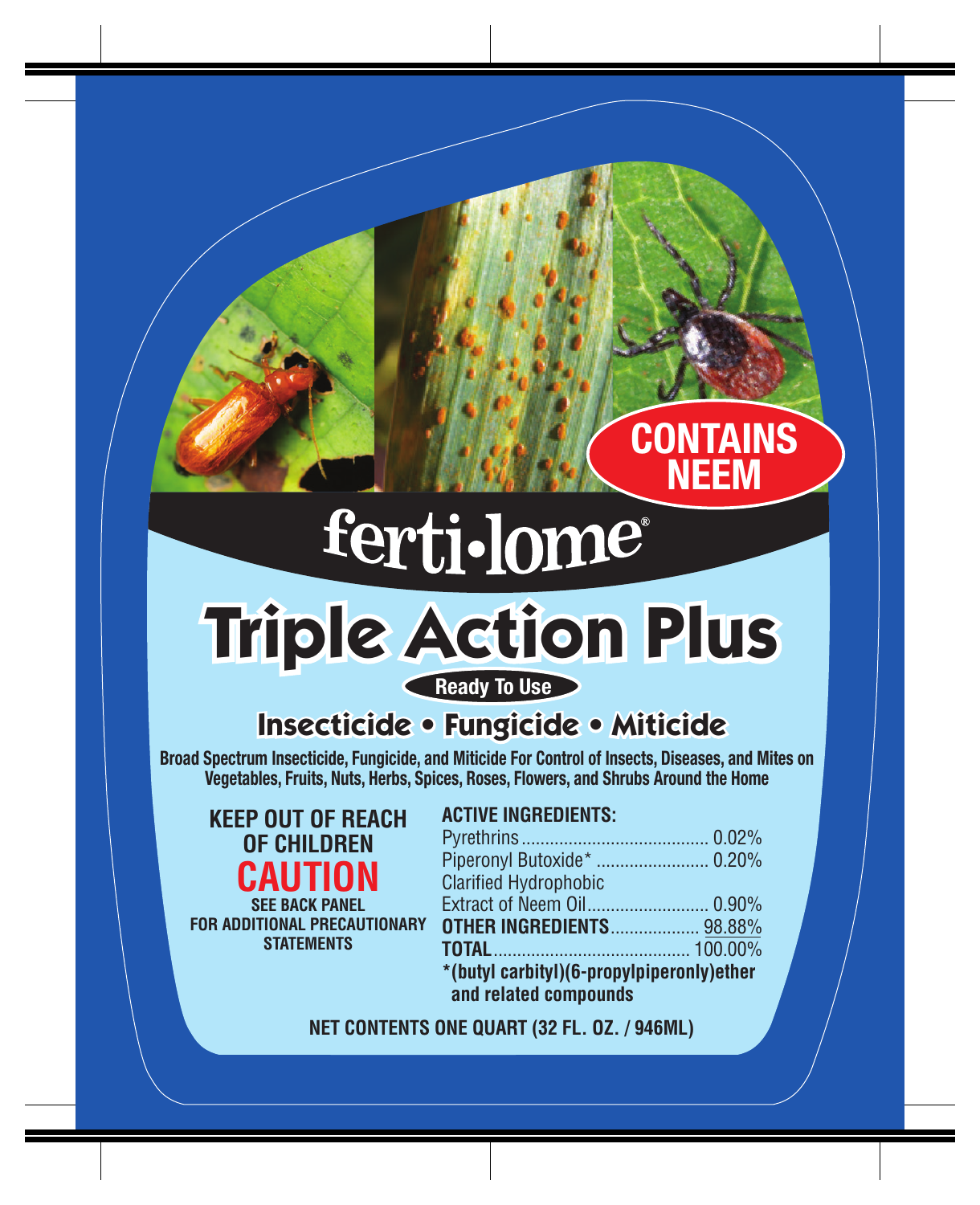| <b>FIRST AID</b>                     |                                                                                                                                                                                                                                                                                                |
|--------------------------------------|------------------------------------------------------------------------------------------------------------------------------------------------------------------------------------------------------------------------------------------------------------------------------------------------|
| If Inhaled:                          | • Move person to fresh air.<br>• If person is not breathing, call 911 or an ambulance, then give<br>artificial respiration, preferably mouth to mouth if possible.<br>• Call a poison control center or doctor for further treatment<br>advice                                                 |
| If On Skin<br>0r<br><b>Clothing:</b> | . Take off contaminated clothing.<br>. Rinse skin immediately with plenty of water for 15-20<br>minutes.<br>• Call a poison control center or doctor for treatment advice.                                                                                                                     |
| If In Eyes:                          | . Hold eye open and rinse slowly and gently with water for<br>15-20 minutes.<br>. Remove contact lenses, if present, after the first 5 minutes,<br>then continue rinsing eye.<br>. Call a poison control center or doctor for treatment advice.                                                |
| lf<br>Swallowed:                     | • Call a poison control center or doctor immediately for<br>treatment advice.<br>. Have affected person sip a glass of water if able to swallow.<br>. Do not induce vomiting unless told by a poison control center<br>or doctor.<br>. Do not give anything by mouth to an unconscious person. |
|                                      | Have the product container or label with you when calling a<br>poison control center or doctor, or going for treatment. ChemTel<br>In the event of a medical or chemical emergency, contact<br>North America 1-800-255-3924 or Worldwide Intl. + 01-813-248-0585                               |

terti•lome® Triple Action Plus Ready-To-Use

ferti•lome® Triple Action Plus Ready-To-Use



**230 FM 87 • BONHAM, TEXAS 75418** EPA Reg. No. 70051-74-7401 • EPA Est. No. 7401-TX-01 **Visit Us At: www.fertilome.com Product Questions? 855-270-4776**



 $\overline{\phantom{a}}$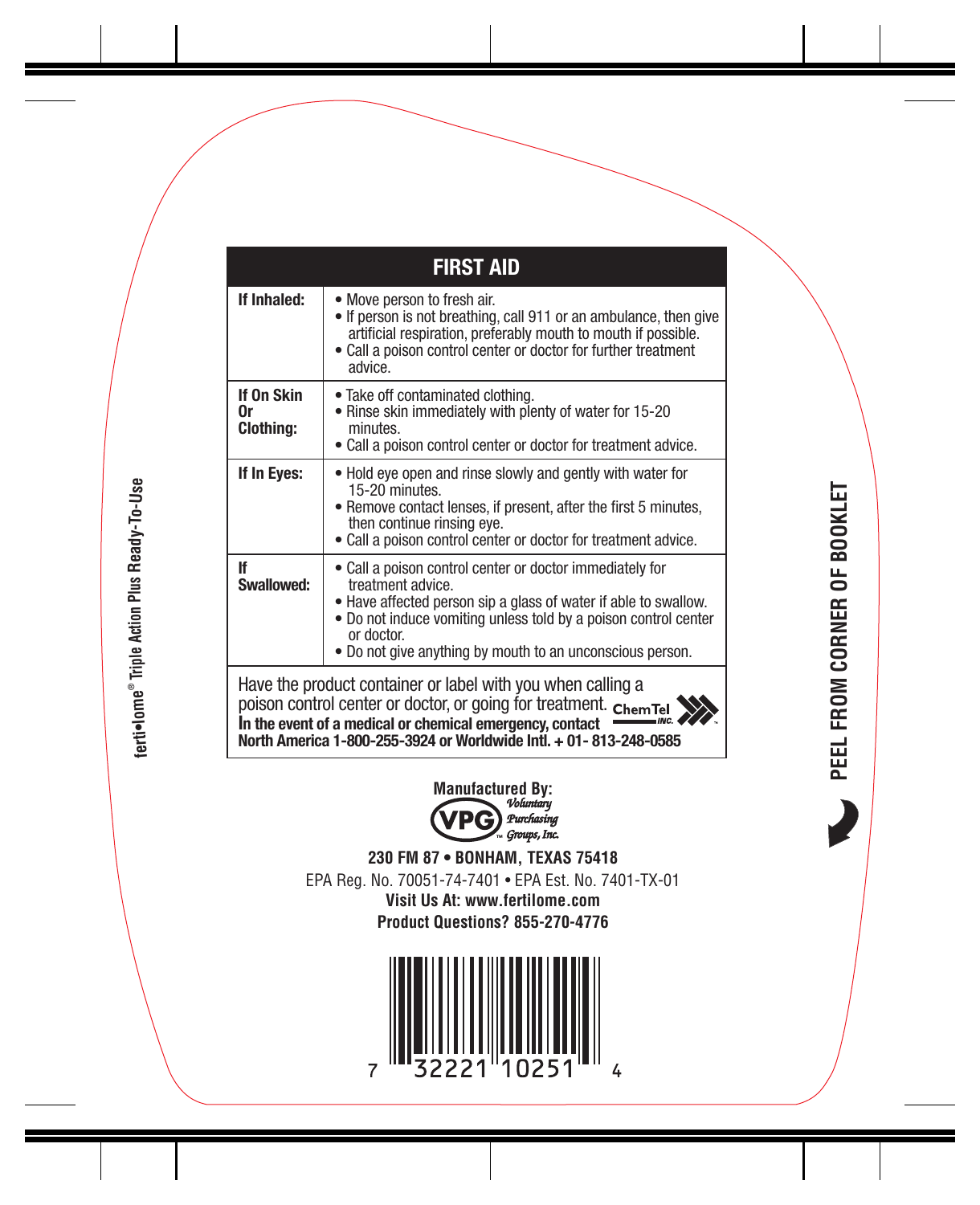#### PRECAUTIONARY STATEMENTS HAZARDS TO HUMANS AND DOMESTIC ANIMALS

CAUTION: Harmful if inhaled. Avoid breathing spray mist. Prolonged or frequently repeated skin contact may cause reactions in some individuals. Remove and wash contaminated clothing before reuse. Wash thoroughly with soap and water after handling and before eating, drinking, chewing gum, using tobacco or using toilet.

#### ENVIRONMENTAL HAZARDS

This product is toxic to aquatic organisms including fish and invertebrates. To protect the environment, do not allow pesticide to enter or run off into storm drains, drainage ditches, gutters or surface waters. Applying this product in calm weather when rain is not predicted for the next 24 hours will help to ensure that wind or rain does not blow or wash pesticide off the treatment area.

**BEE HAZARD:** This product is highly toxic to bees exposed to direct treatment, on blooming crops or weeds. Do not apply this product or allow it to drift to blooming crops or weeds while bees are actively visiting the treatment area.

#### PHYSICAL AND CHEMICAL HAZARDS

Do not use or store near heat or open flame.

DIRECTIONS FOR USE

IT IS A VIOLATION OF FEDERAL LAW TO USE THIS PRODUCT IN A MANNER INCONSISTENT WITH ITS LABELING.

#### DIRECTIONS FOR USE

SHAKE WELL BEFORE AND DURING USE. Multi-purpose insecticide/fungicide/ miticide. Kills eggs, larval and adult stages of insects. Prevents Fungal attack of plants' tissues. Not for use in food handling areas. Do not apply to wilted or otherwise stressed plants, or to newly transplanted material prior to root establishment. When using in conjunction with beneficial Insects, conduct a small trial to assure compatibility before using on a large scale. As with other products that contain oils, take care in timing applications to early morning/late afternoon/early evening to minimize the potential for leaf burn. Use with care on plants with tender tissue. Do not apply to known spray sensitive plant species such as: Impatiens flowers, Fuchsia flowers, Hibiscus flowers, some Rose flowers, ornamental Olive Trees, Red Maples, some Carnation varieties or similar plants without prior testing. Keep unprotected persons out of treated areas until sprays have dried.

#### FUNGICIDE USE

FOR USE ON FRUITS, NUTS, VEGETABLES, HERBS, SPICES, ROSES, HOUSEPLANTS, FLOWERS AND SHRUBS. Application Instructions: ferti•lome® TRIPLE ACTION PLUS RTU is an effective Fungicide for the prevention and control of various Fungal diseases including Powdery Mildew, Black Spot, Downy Mildew, Anthracnose, Rust, Leaf Spot, Botrytis, Needle Rust, Scab and Flower, Twig and Tip Blight. As a preventative, apply ferti•lome<sup>®</sup> TRIPLE ACTION PLUS RTU on a 7 to 14 day schedule until the potential for disease development is no longer present. To control disease already present, apply ferti•lome® TRIPLE ACTION PLUS RTU on a 7 day schedule until disease pressure is eliminated. Then continue spraying on a 14 day schedule to prevent the disease from reoccurring. To prevent Rust Leaf Spot diseases, Anthracnose and Scab, begin applications at the first sign of spring budding. To prevent Powdery Mildew, apply in mid-summer or when disease is first detected. Continue applications until disease pressure no longer exists. Thoroughly spray all plant leaf surfaces (including undersides of leaves) until foliage is uniformly wet, but not dripping. Excessive application is unnecessary and should be avoided.

#### INSECTICIDE USE

FOR USE ON FRUITS, NUTS, VEGETABLES, HERBS, SPICES, ROSES, HOUSEPLANTS, FLOWERS AND SHRUBS. Application Instructions: Apply ferti•lome® TRIPLE ACTION PLUS RTU at the first sign of Insects/Mites. For control of the following: Aphids, Spider Mites, Scale, Mealybugs, Whiteflies, Beetles (including Japanese), Loopers, Leafminers, Leafrollers, Armyworms, Webworms, Weevils, Tent Caterpillars, Fungus Gnats, Leafhoppers, Cabbageworms, Squash Bugs, Squash Vine Borer, Stink Bugs, Thrips, Tomato Hornworm, Lace Bugs, Boxelder Bugs, Grasshoppers, Crickets, Ants, Fleas, Ticks, Earwigs, Cockroaches, Mosquitos, Chinch Bugs, Chiggers and many other insect pests. ferti•lome® TRIPLE ACTION PLUS RTU is most effective when applied on a 7 to 14 day schedule. For heavy insect populations, spray on a 7 day schedule. Thoroughly spray all plant surfaces (including undersides of leaves) until completely wet, but not dripping. Excessive application is unnecessary and should be avoided.